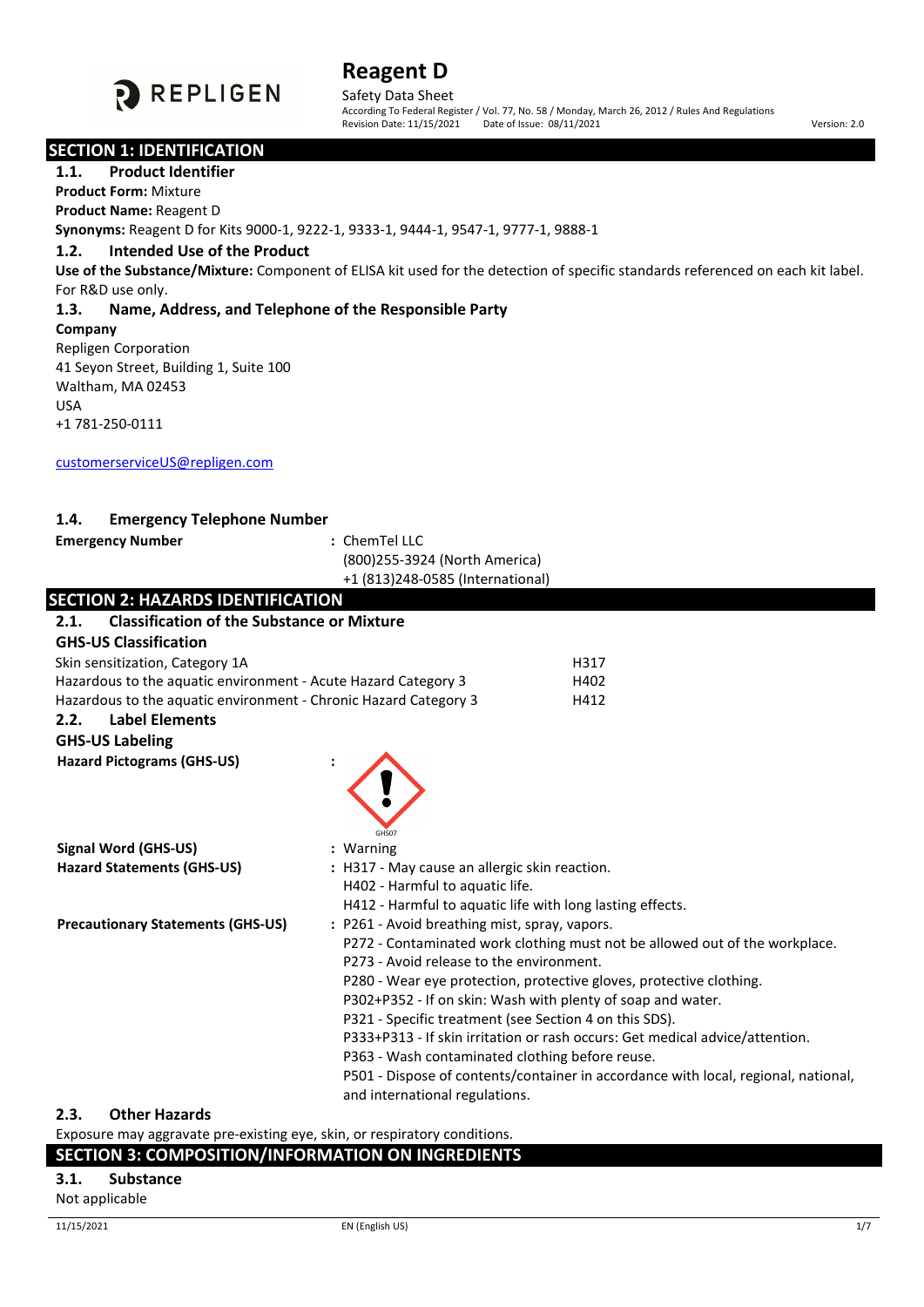Safety Data Sheet

According to Federal Register / Vol. 77, No. 58 / Monday, March 26, 2012 / Rules and Regulations

| 3.2.<br><b>Mixture</b>                                                                                                                  |                                                                                                                                                                                                                                                                                                                                                                                                                                                                                                                                                                                                                                                                                                                                                                                                                                                                                                                                                                                                                                                                                                                                                                                                                                                                                                                                                                                                                                                                                                                                                                                                                                                                                                                                                                                                                                                                                                                                                                                                                                                                                                                                                                                                                                                                       |                           |                |                                                                                                                                                                                                                                 |
|-----------------------------------------------------------------------------------------------------------------------------------------|-----------------------------------------------------------------------------------------------------------------------------------------------------------------------------------------------------------------------------------------------------------------------------------------------------------------------------------------------------------------------------------------------------------------------------------------------------------------------------------------------------------------------------------------------------------------------------------------------------------------------------------------------------------------------------------------------------------------------------------------------------------------------------------------------------------------------------------------------------------------------------------------------------------------------------------------------------------------------------------------------------------------------------------------------------------------------------------------------------------------------------------------------------------------------------------------------------------------------------------------------------------------------------------------------------------------------------------------------------------------------------------------------------------------------------------------------------------------------------------------------------------------------------------------------------------------------------------------------------------------------------------------------------------------------------------------------------------------------------------------------------------------------------------------------------------------------------------------------------------------------------------------------------------------------------------------------------------------------------------------------------------------------------------------------------------------------------------------------------------------------------------------------------------------------------------------------------------------------------------------------------------------------|---------------------------|----------------|---------------------------------------------------------------------------------------------------------------------------------------------------------------------------------------------------------------------------------|
| Name                                                                                                                                    | <b>Synonyms</b>                                                                                                                                                                                                                                                                                                                                                                                                                                                                                                                                                                                                                                                                                                                                                                                                                                                                                                                                                                                                                                                                                                                                                                                                                                                                                                                                                                                                                                                                                                                                                                                                                                                                                                                                                                                                                                                                                                                                                                                                                                                                                                                                                                                                                                                       | <b>Product Identifier</b> | $\%$           | <b>GHS US classification</b>                                                                                                                                                                                                    |
| 1,2,3-Propanetriol                                                                                                                      | Glycerin / Glycerine / Glycerol / 1,2,3-<br>Trihydroxypropane / GLYCERIN /<br>Propane-1,2,3-triol                                                                                                                                                                                                                                                                                                                                                                                                                                                                                                                                                                                                                                                                                                                                                                                                                                                                                                                                                                                                                                                                                                                                                                                                                                                                                                                                                                                                                                                                                                                                                                                                                                                                                                                                                                                                                                                                                                                                                                                                                                                                                                                                                                     | (CAS-No.) 56-81-5         | $25 - 30$      | Not classified                                                                                                                                                                                                                  |
| 5-Chloro-2-methyl-<br>3(2H)-isothiazolone,<br>mixture with 2-<br>methyl-3(2H)-<br>isothiazolone<br><b>SECTION 4: FIRST AID MEASURES</b> | CMI + MIT in mixture 3:1 / Mixture of<br>5-chloro-2-methyl-2H-isothiazol-3-one<br>and 2-methyl-2H-isothiazol-3-one /<br>Mixture of 5-chloro-2-methyl-2H-<br>isothiazol-3-one and 2-methyl-2H-<br>isothiazol-3-one (3:1) / Mixture of: 5-<br>chloro-2-methyl-4-isothiazolin-3-one<br>and 2-methyl-2H-isothiazol-3-one (3:1)<br>/ 5-Chloro-2-methyl-3(2H)-<br>isothiazolone with 2-methyl-3(2H)-<br>isothiazolone / 3(2H)-Isothiazolone, 5-<br>chloro-2-methyl-, mixture with 2-<br>methyl-3(2H)-isothiazolone $(3:1)$ /<br>Methylisothiazolinone and<br>methylchloroisothiazolinone, in<br>combination / Reaction mass of: 5-<br>chloro-2-methyl-4-isothiazolin-3-one<br>and 2-methyl-2H-isothiazol-3-one (3:1)<br>/ Kathon CG 5243 and Kathon CG 243 /<br>Mixture of 5-chloro-2-methylisothiazol-<br>3(2H)-one and 2-methylisothiazol-<br>3(2H)-one / Kathon 886 / Reaction<br>mass 5-chloro-2-methyl-2H-isothiazol-<br>3-one and 2-methyl-2H-isothiazol-3-<br>one $(3:1)$ / Mixture of 5-chloro-2-<br>methyl-4-isothiazolin-3-one and 2-<br>methyl-4-isothiazolin-3-one / 2-Methyl-<br>5-chloro-(2H)-isothiazol-3-one with 2-<br>methyl-(2H)-isothiazol-3-one / Mixture<br>of 2-methyl-1,2-thiazol-3(2H)-one and<br>5-chloro-2-methyl-1,2-thiazol-3(2H)-<br>one / 2-Methyl-1,2-thiazol-3(2H)-one -<br>5-chloro-2-methyl-1,2-thiazol-3(2H)-<br>one / 3(2H)-Isothiazolone, 5-chloro-2-<br>methyl-, mixture with 2-methyl-3(2H)-<br>isothiazolone / Reaction mass of: 5-<br>chloro-2- methyl-4-isothiazolin-3-one<br>[EC no. 247-500-7] and 2-methyl-2H -<br>isothiazol-3- one [EC no. 220-239-6]<br>$(3:1)$ ; reaction mass of: 5-chloro-2-<br>methyl-4-isothiazolin-3-one [EC no.<br>247-500-7] and 2-methyl-4-isothiazolin-<br>3- one [EC no. 220-239-6] (3:1) /<br>Reaction mass of: 5-chloro-2- methyl-4-<br>isothiazolin3-one and 2-methyl-2H-<br>isothiazol-3-one (3:1) / Reaction mass<br>of: 5-chloro-2-methyl-4-isothiazolin3-<br>one and 2-methyl-2H-isothiazol-3-one<br>(3:1) /<br>methylchloroisothiazolinone/methyliso<br>thiazolinone mixture /<br>Methylisothiazolinone and<br>methylchloroisothiazolinone /<br><b>MIXTURE</b><br>OF METHYLCHLOROISOTHIAZOLINONE<br>AND METHYLISOTHIAZOLINONE (3:1)<br>WITH MAGNESIUM CHLORIDE<br>AND MAGNESIUM NITRATE | (CAS-No.) 55965-84-9      | $0.002 - 0.06$ | Acute Tox. 3 (Oral), H301<br>Acute Tox. 2 (Dermal), H310<br>Acute Tox. 4<br>(Inhalation:dust, mist), H332<br>Skin Corr. 1B, H314<br>Eye Dam. 1, H318<br>Skin Sens. 1A, H317<br>Aquatic Acute 1, H400<br>Aquatic Chronic 1, H410 |

**4.1. Description of First-aid Measures**

**First-aid Measures General:** Never give anything by mouth to an unconscious person. If you feel unwell, seek medical advice (show the label where possible).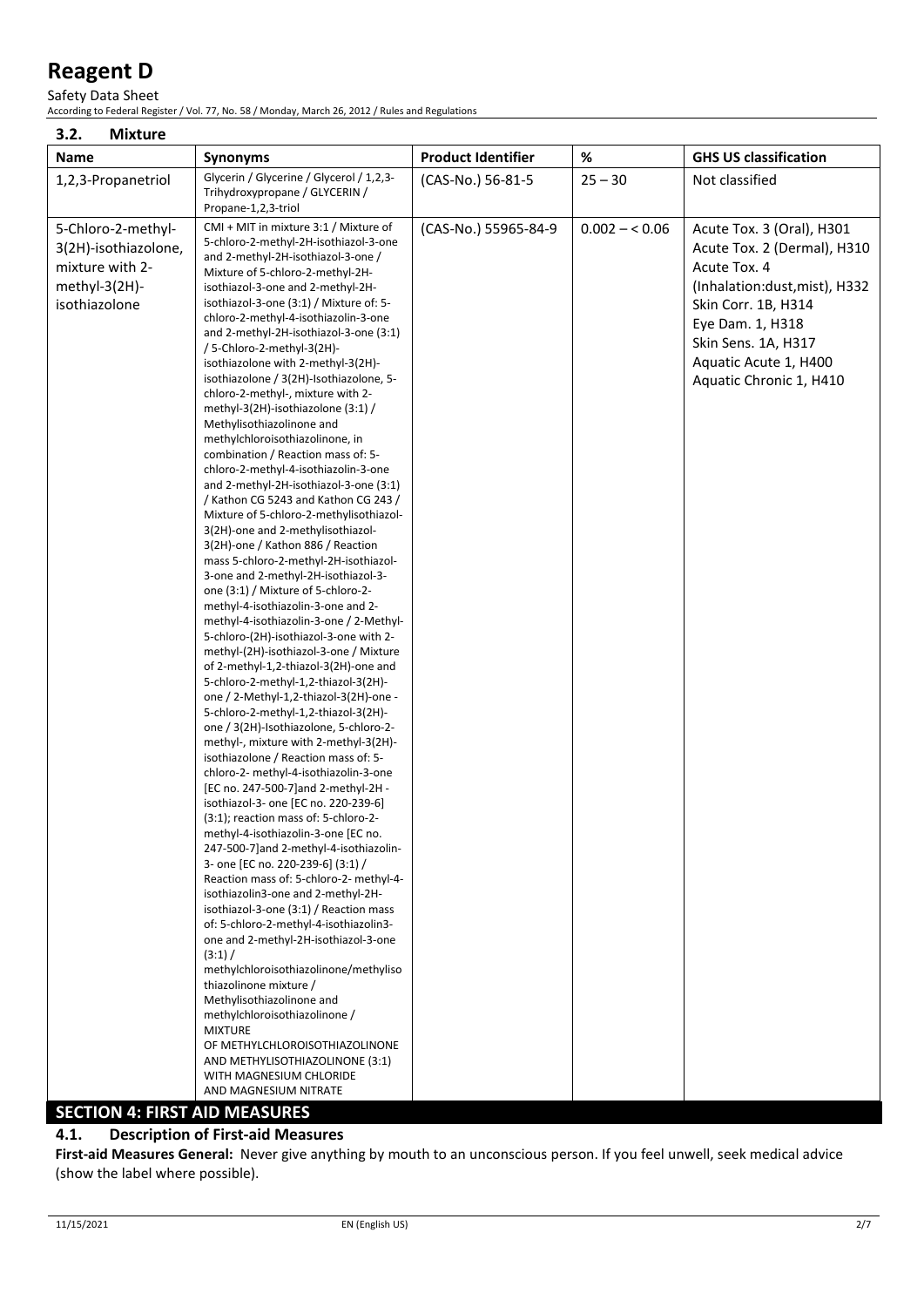Safety Data Sheet

According to Federal Register / Vol. 77, No. 58 / Monday, March 26, 2012 / Rules and Regulations

**First-aid Measures After Inhalation:** When symptoms occur: go into open air and ventilate suspected area. Obtain medical attention if breathing difficulty persists.

**First-aid Measures After Skin Contact:** Remove contaminated clothing. Wash affected area with soap and water for at least 15 minutes. Obtain medical attention if irritation/rash develops or persists.

**First-aid Measures After Eye Contact:** Rinse cautiously with water for at least 15 minutes. Remove contact lenses, if present and easy to do. Continue rinsing. Obtain medical attention.

**First-aid Measures After Ingestion:** Rinse mouth. Do NOT induce vomiting. Obtain medical attention.

#### **4.2. Most Important Symptoms and Effects Both Acute and Delayed**

**Symptoms/Injuries:** Skin sensitization.

**Symptoms/Injuries After Inhalation:** Prolonged exposure may cause irritation.

**Symptoms/Injuries After Skin Contact:** May cause an allergic skin reaction.

**Symptoms/Injuries After Eye Contact:** May cause slight irritation to eyes.

**Symptoms/Injuries After Ingestion:** Ingestion may cause adverse effects.

**Chronic Symptoms:** Exposure may produce an allergic reaction.

#### **4.3. Indication of Any Immediate Medical Attention and Special Treatment Needed**

If exposed or concerned, get medical advice and attention. If medical advice is needed, have product container or label at hand.

## **SECTION 5: FIRE-FIGHTING MEASURES**

## **5.1. Extinguishing Media**

**Suitable Extinguishing Media:** Water spray, fog, carbon dioxide (CO2), alcohol-resistant foam, or dry chemical. Alcohol resistant foams are preferred. General purpose synthetic foams (including AFFF) or protein foams may function, but will be less effective. **Unsuitable Extinguishing Media:** Do not use a heavy water stream. Use of heavy stream of water may spread fire.

#### **5.2. Special Hazards Arising From the Substance or Mixture**

**Fire Hazard:** Not considered flammable but may burn at high temperatures.

**Explosion Hazard:** Product is not explosive.

**Reactivity:** Hazardous reactions will not occur under normal conditions.

#### **5.3. Advice for Firefighters**

**Precautionary Measures Fire:** Exercise caution when fighting any chemical fire.

**Firefighting Instructions:** Use water spray or fog for cooling exposed containers. Do not breathe fumes from fires or vapours from decomposition.

**Protection During Firefighting:** Do not enter fire area without proper protective equipment, including respiratory protection. **Hazardous Combustion Products:** Carbon oxides (CO, CO2). Nitrogen oxides. Hydrogen chloride. Sulfur oxides. Irritating fumes. **Other Information:** Do not allow run-off from fire fighting to enter drains or water courses.

## **SECTION 6: ACCIDENTAL RELEASE MEASURES**

#### **6.1. Personal Precautions, Protective Equipment and Emergency Procedures**

**General Measures:** Avoid breathing (vapor, mist, spray). Do not get in eyes, on skin, or on clothing.

#### **6.1.1. For Non-Emergency Personnel**

**Protective Equipment:** Use appropriate personal protective equipment (PPE).

**Emergency Procedures:** Evacuate unnecessary personnel.

#### **6.1.2. For Emergency Personnel**

**Protective Equipment:** Equip cleanup crew with proper protection.

**Emergency Procedures:** Upon arrival at the scene, a first responder is expected to recognize the presence of dangerous goods, protect oneself and the public, secure the area, and call for the assistance of trained personnel as soon as conditions permit. Ventilate area.

#### **6.2. Environmental Precautions**

Prevent entry to sewers and public waters. Avoid release to the environment.

#### **6.3. Methods and Materials for Containment and Cleaning Up**

**For Containment:** Contain any spills with dikes or absorbents to prevent migration and entry into sewers or streams. **Methods for Cleaning Up:** Clean up spills immediately and dispose of waste safely. Absorb and/or contain spill with inert material. Do not take up in combustible material such as: saw dust or cellulosic material. Transfer spilled material to a suitable container for disposal. Contact competent authorities after a spill.

#### **6.4. Reference to Other Sections**

See Section 7 for handling and storage, Section 8 for exposure controls and personal protection and Section 13 for disposal considerations.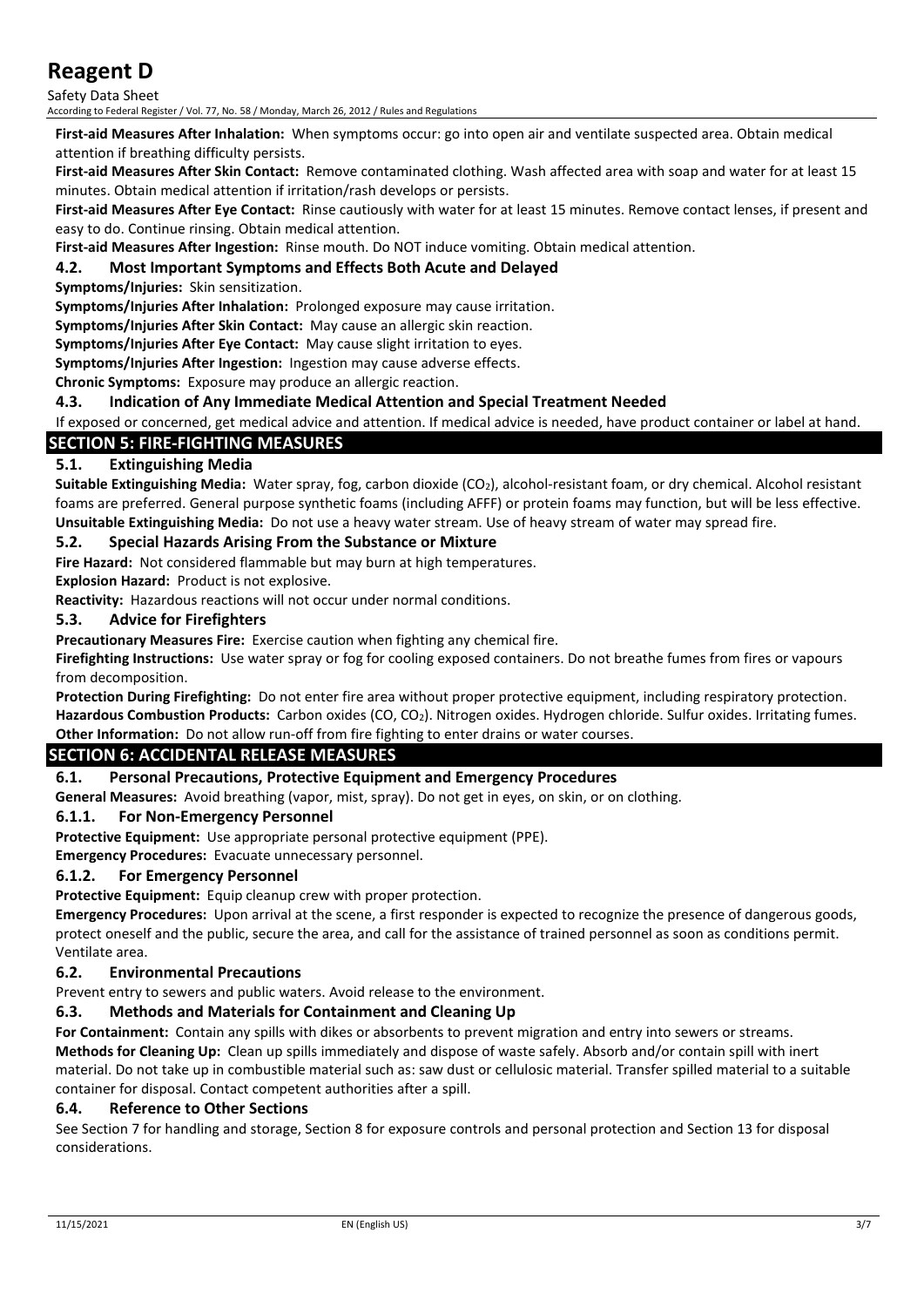Safety Data Sheet According to Federal Register / Vol. 77, No. 58 / Monday, March 26, 2012 / Rules and Regulations

## **SECTION 7: HANDLING AND STORAGE**

## **7.1. Precautions for Safe Handling**

**Additional Hazards When Processed:** None reasonably foreseeable.

**Precautions for Safe Handling:** Obtain special instructions before use. Do not handle until all safety precautions have been read and understood. Avoid breathing vapors, mist, spray. Avoid prolonged contact with eyes, skin and clothing. Wash hands and other exposed areas with mild soap and water before eating, drinking or smoking and when leaving work. Use appropriate personal protective equipment (PPE).

**Hygiene Measures:** Handle in accordance with good industrial hygiene and safety procedures.

## **7.2. Conditions for Safe Storage, Including Any Incompatibilities**

**Technical Measures:** Comply with applicable regulations.

**Storage Conditions:** Store in a dry, cool place. Keep container closed when not in use. Containers which are opened should be properly resealed and kept upright to prevent leakage. Keep/Store away from direct sunlight, extremely high or low temperatures and incompatible materials.

**Incompatible Materials:** Strong acids, strong bases, strong oxidizers. Reducing agents. Amines. Mercaptans. Nucleophils. **Storage Temperature:** 2 – 8 °C (35.6 - 46.4 °F)

**Special Rules on Packaging:** Keep only in original container.

### **7.3. Specific End Use(s)**

Component of ELISA kit used for the detection of specific standards referenced on each kit label. For R&D use only.

## **SECTION 8: EXPOSURE CONTROLS/PERSONAL PROTECTION**

### **8.1. Control Parameters**

For substances listed in section 3 that are not listed here, there are no established exposure limits from the manufacturer, supplier, importer, or the appropriate advisory agency including: ACGIH (TLV), AIHA (WEEL), NIOSH (REL), or OSHA (PEL).

|                                 | 1,2,3-Propanetriol (56-81-5)             |                                                                                                                                                                                                                        |
|---------------------------------|------------------------------------------|------------------------------------------------------------------------------------------------------------------------------------------------------------------------------------------------------------------------|
| <b>USA OSHA</b>                 | OSHA PEL (TWA) [1]                       | 15 mg/m <sup>3</sup> (mist, total particulate)                                                                                                                                                                         |
|                                 |                                          | 5 mg/m <sup>3</sup> (mist, respirable fraction)                                                                                                                                                                        |
| 8.2.                            | <b>Exposure Controls</b>                 |                                                                                                                                                                                                                        |
|                                 | <b>Appropriate Engineering Controls</b>  | : Ensure adequate ventilation, especially in confined areas. Ensure all national/local<br>regulations are observed. Suitable eye/body wash equipment should be available in<br>the vicinity of any potential exposure. |
|                                 | <b>Personal Protective Equipment</b>     | : Gloves. Protective clothing. Protective goggles.                                                                                                                                                                     |
|                                 | <b>Materials for Protective Clothing</b> | : Chemically resistant materials and fabrics.                                                                                                                                                                          |
| <b>Hand Protection</b>          |                                          | : Wear protective gloves.                                                                                                                                                                                              |
| <b>Eye and Face Protection</b>  |                                          | : Chemical safety goggles.                                                                                                                                                                                             |
| <b>Skin and Body Protection</b> |                                          | : Wear suitable protective clothing.                                                                                                                                                                                   |
| <b>Respiratory Protection</b>   |                                          | : If exposure limits are exceeded or irritation is experienced, approved respiratory                                                                                                                                   |

**Other Information :** When using, do not eat, drink or smoke.

#### protection. **Environmental Exposure Controls :** Do not allow to enter drains or water courses.

protection should be worn. In case of inadequate ventilation, oxygen deficient atmosphere, or where exposure levels are not known wear approved respiratory

## **SECTION 9: PHYSICAL AND CHEMICAL PROPERTIES**

| <b>Information on Basic Physical and Chemical Properties</b><br>9.1. |                     |  |
|----------------------------------------------------------------------|---------------------|--|
| <b>Physical State</b>                                                | : Liguid            |  |
| Appearance                                                           | : Clear to Pink     |  |
| Odor                                                                 | : No data available |  |
| <b>Odor Threshold</b>                                                | : No data available |  |
| рH                                                                   | : No data available |  |
| <b>Evaporation Rate</b>                                              | : No data available |  |
| <b>Melting Point</b>                                                 | : No data available |  |
| <b>Freezing Point</b>                                                | : No data available |  |
| <b>Boiling Point</b>                                                 | : No data available |  |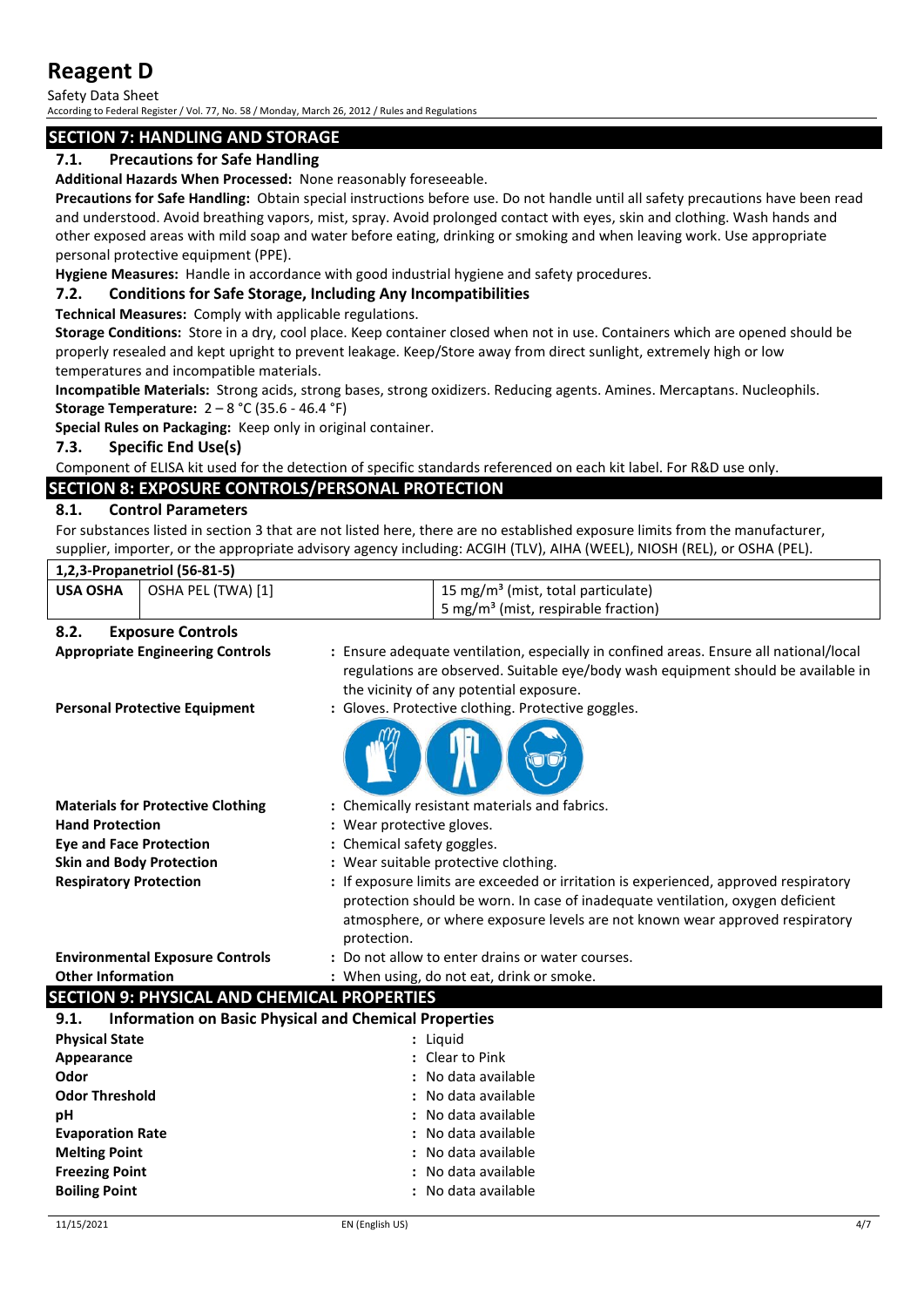Safety Data Sheet

According to Federal Register / Vol. 77, No. 58 / Monday, March 26, 2012 / Rules and Regulations

| <b>Flash Point</b>                            | : No data available |
|-----------------------------------------------|---------------------|
| <b>Auto-ignition Temperature</b>              | : No data available |
| <b>Decomposition Temperature</b>              | : No data available |
| Flammability (solid, gas)                     | : Not applicable    |
| <b>Vapor Pressure</b>                         | : No data available |
| Relative Vapor Density at 20°C                | : No data available |
| <b>Relative Density</b>                       | : No data available |
| Solubility                                    | : No data available |
| <b>Partition Coefficient: N-Octanol/Water</b> | : No data available |
| <b>Viscosity</b>                              | : No data available |
| <b>Other Information</b><br>9.2.              |                     |

No additional information available

## **SECTION 10: STABILITY AND REACTIVITY**

## **10.1. Reactivity**

Hazardous reactions will not occur under normal conditions.

#### **10.2. Chemical Stability**

Stable under recommended handling and storage conditions (see section 7).

#### **10.3. Possibility of Hazardous Reactions**

Hazardous polymerization will not occur.

#### **10.4. Conditions to Avoid**

Direct sunlight, extremely high or low temperatures, and incompatible materials.

#### **10.5. Incompatible Materials**

Strong acids, strong bases, strong oxidizers. Reducing agents. Amines. Mercaptans. Nucleophils.

## **10.6. Hazardous Decomposition Products**

Thermal decomposition may produce: Acrolein. Carbon oxides (CO, CO<sub>2</sub>). Nitrogen oxides. Hydrogen chloride. Sulfur oxides.

## **SECTION 11: TOXICOLOGICAL INFORMATION**

#### **11.1. Information on Toxicological Effects**

**Acute Toxicity (Oral):** Not classified (Based on available data, the classification criteria are not met)

**Acute Toxicity (Dermal):** Not classified (Based on available data, the classification criteria are not met)

**Acute Toxicity (Inhalation):** Not classified (Based on available data, the classification criteria are not met)

#### **5-Chloro-2-methyl-3(2H)-isothiazolone, mixture with 2-methyl-3(2H)-isothiazolone (55965-84-9)**

| $\sim$ empty = meanly et=ii) localitate long mixters and the meanly et=ii) localitate closed on eff |                         |
|-----------------------------------------------------------------------------------------------------|-------------------------|
| <b>LD50 Oral Rat</b>                                                                                | 53 mg/kg                |
| <b>LD50 Dermal Rabbit</b>                                                                           | 87.12 mg/kg             |
| <b>LC50 Inhalation Rat</b>                                                                          | 1.23 mg/l/4h            |
| <b>ATE (Dermal)</b>                                                                                 | 87.12 mg/kg body weight |
| <b>ATE (Vapors)</b>                                                                                 | 1.23 mg/l/4h            |
| ATE (Dust/Mist)                                                                                     | 1.23 mg/l/4h            |
| 1,2,3-Propanetriol (56-81-5)                                                                        |                         |
| <b>LD50 Oral Rat</b>                                                                                | 12600 mg/kg             |
| <b>LD50 Dermal Rabbit</b>                                                                           | >10 g/kg                |

**Skin Corrosion/Irritation:** Not classified (Based on available data, the classification criteria are not met)

**Serious Eye Damage/Irritation:** Not classified (Based on available data, the classification criteria are not met)

**Respiratory or Skin Sensitization:** May cause an allergic skin reaction.

**Germ Cell Mutagenicity:** Not classified (Based on available data, the classification criteria are not met) **Carcinogenicity:** Not classified (Based on available data, the classification criteria are not met)

**Reproductive Toxicity:** Not classified (Based on available data, the classification criteria are not met)

**Specific Target Organ Toxicity (Single Exposure):** Not classified (Based on available data, the classification criteria are not met) **Specific Target Organ Toxicity (Repeated Exposure):** Not classified (Based on available data, the classification criteria are not

met)

**Aspiration Hazard:** Not classified (Based on available data, the classification criteria are not met)

**Symptoms/Injuries After Inhalation:** Prolonged exposure may cause irritation.

**Symptoms/Injuries After Skin Contact:** May cause an allergic skin reaction.

**Symptoms/Injuries After Eye Contact:** May cause slight irritation to eyes.

**Symptoms/Injuries After Ingestion:** Ingestion may cause adverse effects.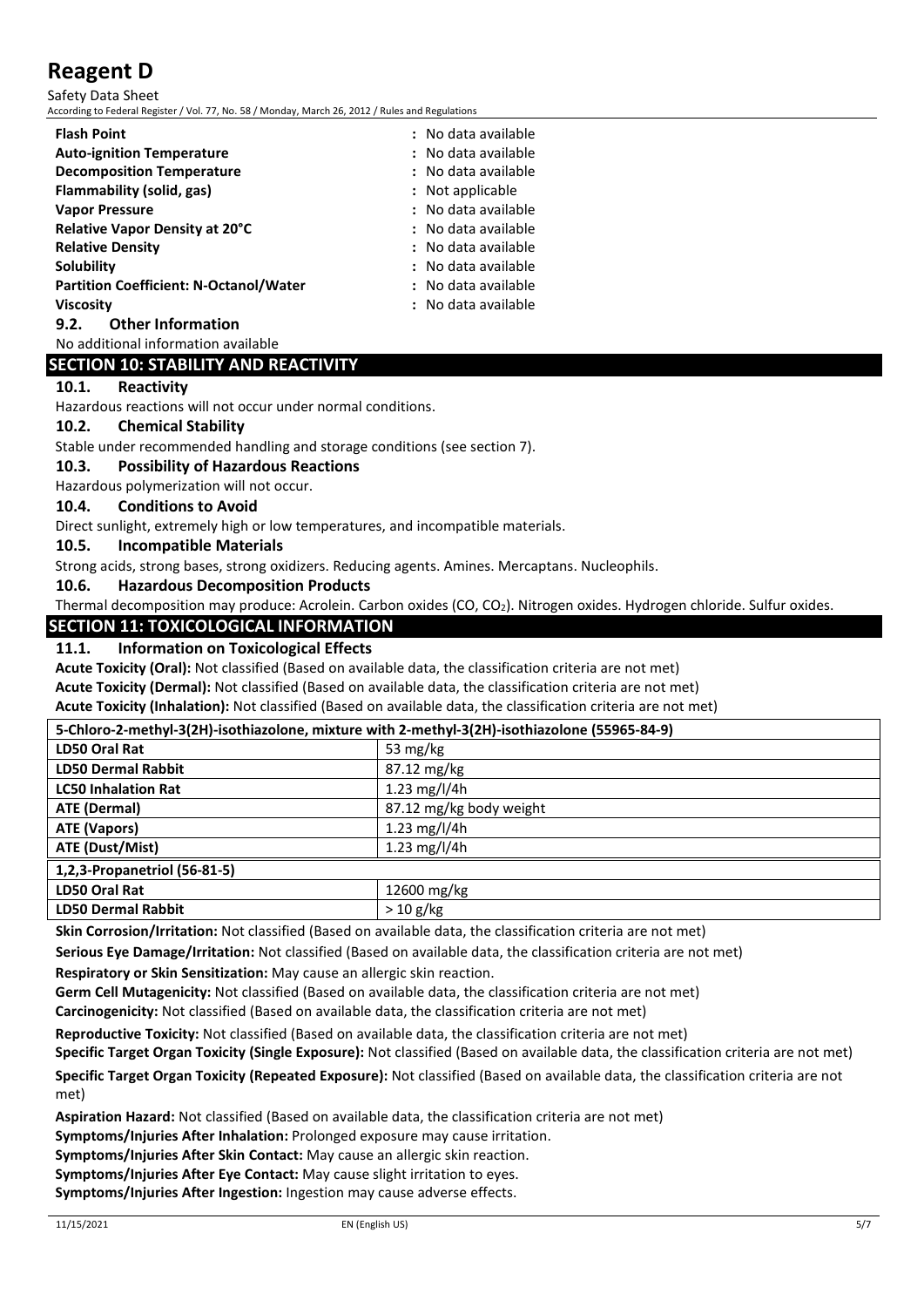Safety Data Sheet

According to Federal Register / Vol. 77, No. 58 / Monday, March 26, 2012 / Rules and Regulations

| Chronic Symptoms: Exposure may produce an allergic reaction. |                                                                                                                               |
|--------------------------------------------------------------|-------------------------------------------------------------------------------------------------------------------------------|
| <b>SECTION 12: ECOLOGICAL INFORMATION</b>                    |                                                                                                                               |
| 12.1.<br><b>Toxicity</b>                                     |                                                                                                                               |
| <b>Ecology - General</b>                                     | : Harmful to aquatic life with long lasting effects.                                                                          |
|                                                              | 5-Chloro-2-methyl-3(2H)-isothiazolone, mixture with 2-methyl-3(2H)-isothiazolone (55965-84-9)                                 |
| LC50 Fish 1                                                  | $0.09$ mg/l                                                                                                                   |
| EC50 - Crustacea [1]                                         | 0.007 mg/l                                                                                                                    |
| ErC50 (Algae)                                                | $0.0107$ (0.0107 - 0.0535) mg/l                                                                                               |
| <b>NOEC Chronic Fish</b>                                     | $0.02$ mg/l                                                                                                                   |
| <b>NOEC Chronic Crustacea</b>                                | $0.1$ mg/l                                                                                                                    |
| <b>NOEC Chronic Algae</b>                                    | 0.00049 mg/l                                                                                                                  |
| 1,2,3-Propanetriol (56-81-5)                                 |                                                                                                                               |
| LC50 Fish 1                                                  | 54000 (51000 - 57000) mg/l (Exposure time: 96 h - Species: Oncorhynchus mykiss<br>[static])                                   |
| 12.2.<br><b>Persistence and Degradability</b>                |                                                                                                                               |
| <b>Reagent D</b>                                             |                                                                                                                               |
| <b>Persistence and Degradability</b>                         | May cause long-term adverse effects in the environment.                                                                       |
| 12.3.<br><b>Bioaccumulative Potential</b>                    |                                                                                                                               |
| <b>Reagent D</b>                                             |                                                                                                                               |
| <b>Bioaccumulative Potential</b>                             | Not established.                                                                                                              |
| 1,2,3-Propanetriol (56-81-5)                                 |                                                                                                                               |
| <b>BCF Fish 1</b>                                            | (no bioaccumulation)                                                                                                          |
| Partition coefficient n-octanol/water (Log<br>Pow)           | $-1.76$                                                                                                                       |
| 12.4.<br><b>Mobility in Soil</b>                             |                                                                                                                               |
| <b>Reagent D</b>                                             |                                                                                                                               |
| <b>Ecology - Soil</b>                                        | Not established.                                                                                                              |
| 12.5.<br><b>Other Adverse Effects</b>                        |                                                                                                                               |
| <b>Other Information</b>                                     | : Avoid release to the environment.                                                                                           |
| <b>SECTION 13: DISPOSAL CONSIDERATIONS</b>                   |                                                                                                                               |
| 13.1.<br><b>Waste Treatment Methods</b>                      |                                                                                                                               |
|                                                              | Waste Disposal Recommendations: Dispose of contents/container in accordance with local, regional, national, and international |
| regulations.                                                 |                                                                                                                               |
|                                                              | Additional Information: Container may remain hazardous when empty. Continue to observe all precautions.                       |
|                                                              | Ecology - Waste Materials: Avoid release to the environment. This material is hazardous to the aquatic environment. Keep out  |
| of sewers and waterways.                                     |                                                                                                                               |
| <b>SECTION 14: TRANSPORT INFORMATION</b>                     |                                                                                                                               |
|                                                              | The shipping description(s) stated herein were prepared in accordance with certain assumptions at the time the SDS was        |
|                                                              | authored, and can vary based on a number of variables that may or may not have been known at the time the SDS was issued.     |
| In Accordance with DOT<br>14.1.                              | Not regulated for transport                                                                                                   |
| 14.2.<br>In Accordance with IMDG                             | Not regulated for transport                                                                                                   |
| In Accordance with IATA<br>14.3.                             | Not regulated for transport                                                                                                   |
| <b>SECTION 15: REGULATORY INFORMATION</b>                    |                                                                                                                               |
| 15.1.<br><b>US Federal Regulations</b>                       |                                                                                                                               |
| <b>Reagent D</b>                                             |                                                                                                                               |
| SARA Section 311/312 Hazard Classes                          | Health hazard - Respiratory or skin sensitization                                                                             |
| 1,2,3-Propanetriol (56-81-5)                                 |                                                                                                                               |
|                                                              | Listed on the United States TSCA (Toxic Substances Control Act) inventory - Status: Active                                    |
| 15.2.<br><b>US State Regulations</b>                         |                                                                                                                               |
| 1,2,3-Propanetriol (56-81-5)                                 |                                                                                                                               |
| U.S. - New Jersey - Right to Know Hazardous Substance List   |                                                                                                                               |
| U.S. - Pennsylvania - RTK (Right to Know) List               |                                                                                                                               |
| U.S. - Massachusetts - Right To Know List                    |                                                                                                                               |